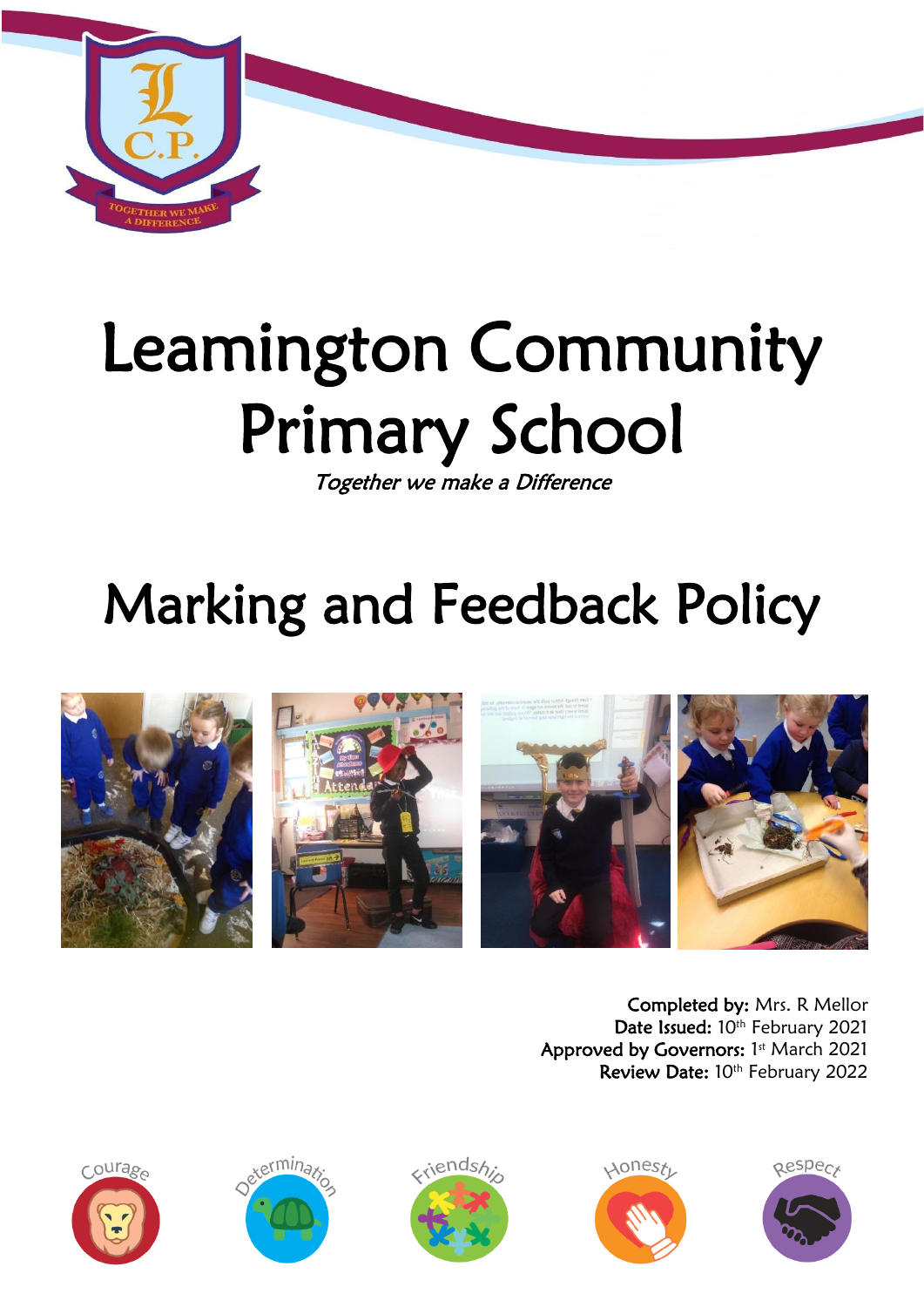#### **Leamington Community Primary School: Marking and Feedback Policy**

#### **Mission Statement:**

We at Leamington Community Primary School will work to provide a happy, secure and stimulating environment in which every child is valued and encouraged to achieve their full potential through the development of a love of learning and a desire to expand their knowledge.

#### **Objectives:**

This policy provides guidance for staff on the aims, purpose, frequency and methods of marking and providing feedback to children.

#### **Aims:**

At Leamington Community Primary School, we aim to use marking as an efficient and effective form of feedback to allow children to understand their progress and identify next steps in their learning.

We aim to do this by:

- Marking children's work in a positive manner which reflects the ethos of the school;
- Marking written work regularly and consistently in ways which highlight strengths and shortcomings, using approaches which are understood by children and parents;
- Ensuring the majority of feedback is carried out with the child in the classroom and allows the child to reflect and be challenged;
- Providing as much verbal feedback to children as possible to allow for immediate and effective reflection that children can understand and discuss with an adult.

#### **Reasons for Marking:**

The reason why we mark children's work is to allow teachers to monitor children's progress and to diagnose what has not been understood so as to assist forward planning.

By providing effective feedback to children we can ensure that:

- Children's needs are identified and we can discuss with them what they find difficult and how they can improve;
- Children's achievements are recognised thus giving encouragement and building confidence.

#### **Effective Marking:**

To ensure marking is used effectively and meets the aims of this policy, staff should:

- Provide clear feedback during the lesson to pupils about the strengths and next steps of their work;
- Recognise, encourage and reward pupil's effort and progress;
- Encourage pupils to strive and improve;
- Through verbal feedback, direct pupils to what they need to do to improve their work;
- Help parents to understand strengths and weaknesses in their children's work;
- Enable staff to make accurate assessments in line with the standards set out in the national curriculum.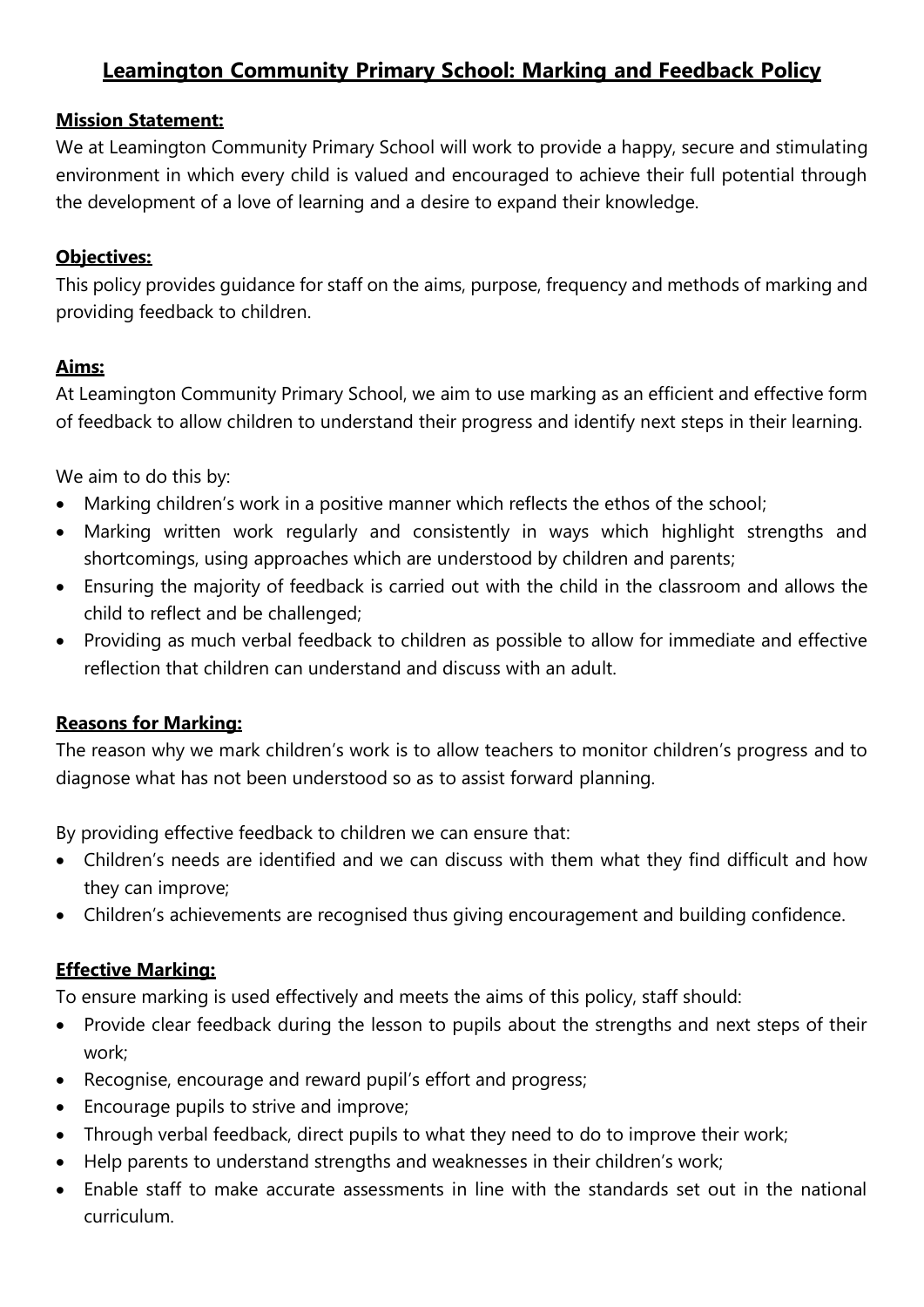#### **Marking Procedures**

#### **General Guidance:**

- Use of consistent colours:
	- o Teachers will mark using a green pen.
	- o Learning Support Officers will mark using a black pen.
	- o Supply teachers will use any colour pen except green or black.
- Teachers/Learning Support Officers will use feedback from marking to inform future targets, planning and assessment.
- Marking will always be related to the learning objective which has been shared with the children. Therefore, incorrect spellings/punctuation may not always be corrected.
- Good presentation and handwriting is always expected and may be commented upon.
- Marking will celebrate success wherever possible in order to raise self-esteem and encourage all children to work to their full potential.
- Verbal feedback could include in-lesson next steps.
- Every effort will be made to allow children time to reflect on the feedback given and edit/ improve their work. This will take place during the lesson or at the start of the next lesson.

#### **Frequency/Timing:**

- All work should be acknowledged although not all work may be marked in depth.
- Marking will take place during the lesson which allows for immediate feedback, wherever possible.
- All work should be marked before the next session of that subject unless the work is a long-term project, which may not be marked until the completion of the project. Children will be informed in advance if this is the case.
- Marking can take place:
	- $\circ$  Teacher alone after the lesson (cold marking will be kept to a minimum);
	- o Teacher alongside child during lesson time;
	- o Learning Support Officers alongside child during lesson time;
	- o Self-Assessment the teacher will always review this marking;
	- o Peer Assessment the teacher will always review this marking.

#### **Marking Methods:**

Some methods we use are:

- Codes which are understood by the children: **OA / WT / I / G / ? / VF / P** (see appendix 1 for further guidance on codes);
- Ticks (although should not be used in isolation);
- Stamps and/or stickers;
- ClassDojo points;
- Positive comments should be evident in children's work or provided verbally;
- Negative comments should be avoided a 'tip' or a 'try this' question could be used to provide development points or address misconceptions but this should always be provided verbally wherever possible;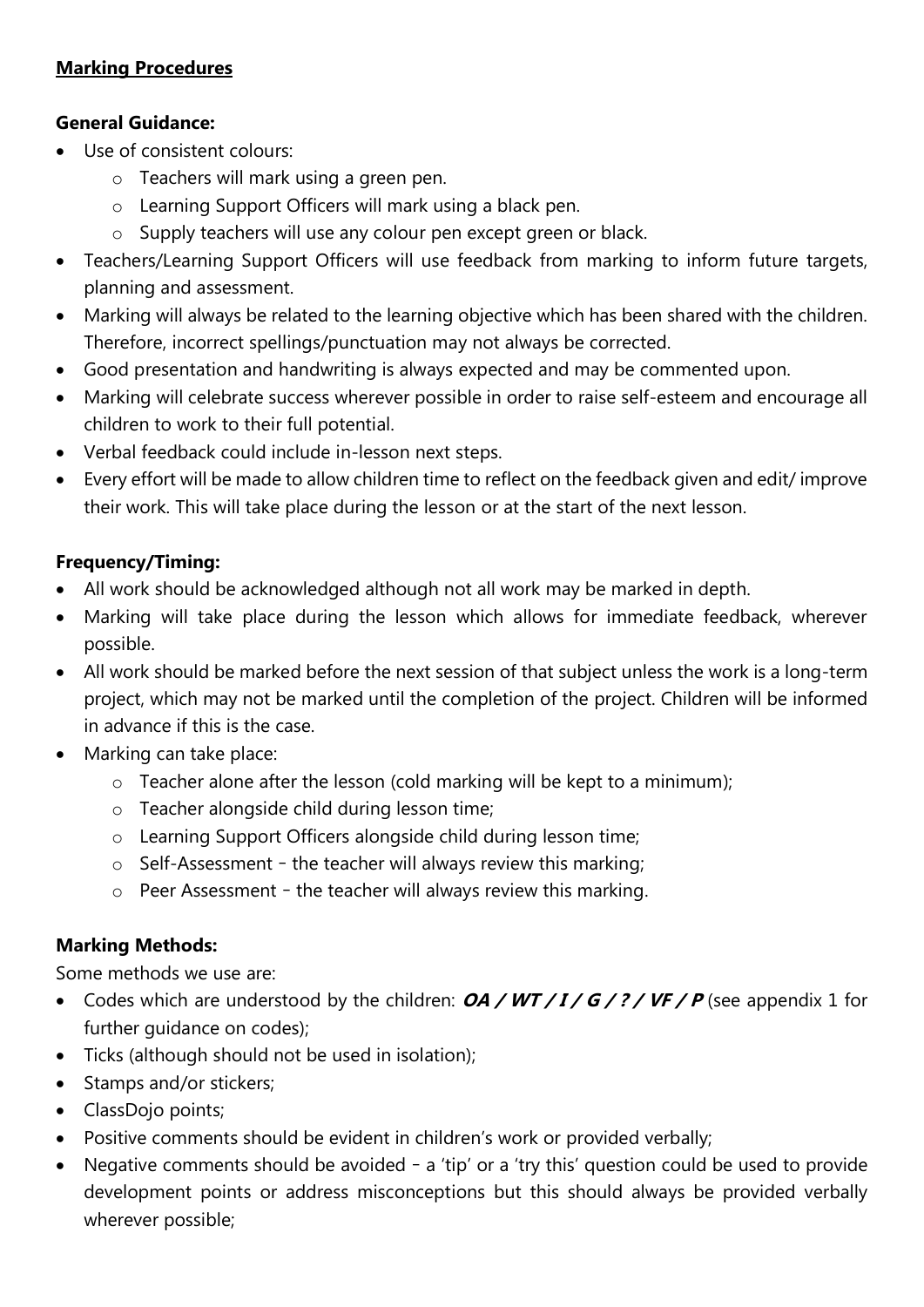- In -lesson next steps should be used to challenge understanding;
- In pieces of extended writing and integrated tasks in foundation subjects:
	- o Green highlighter elements of the work that has met the success criteria;
	- o Orange highlighter elements of the work that could be improved;
	- o Followed by a written or verbal comment and next steps to improve.

#### **Equal Opportunities**

As mentioned in the Disability Equality Scheme, all reasonable adjustments will be made to the marking procedures to allow all stakeholders to have access to the full curriculum regardless of any disability. Any child with a disability will be targeted, tracked and planned for to ensure they have full access to the curriculum, and that good progress is made.

#### **Monitoring, Evaluating and Review**

The effectiveness of this policy will be monitored by the senior leadership team in consultation with the staff. It is a working document. It will be reviewed and updated every year.